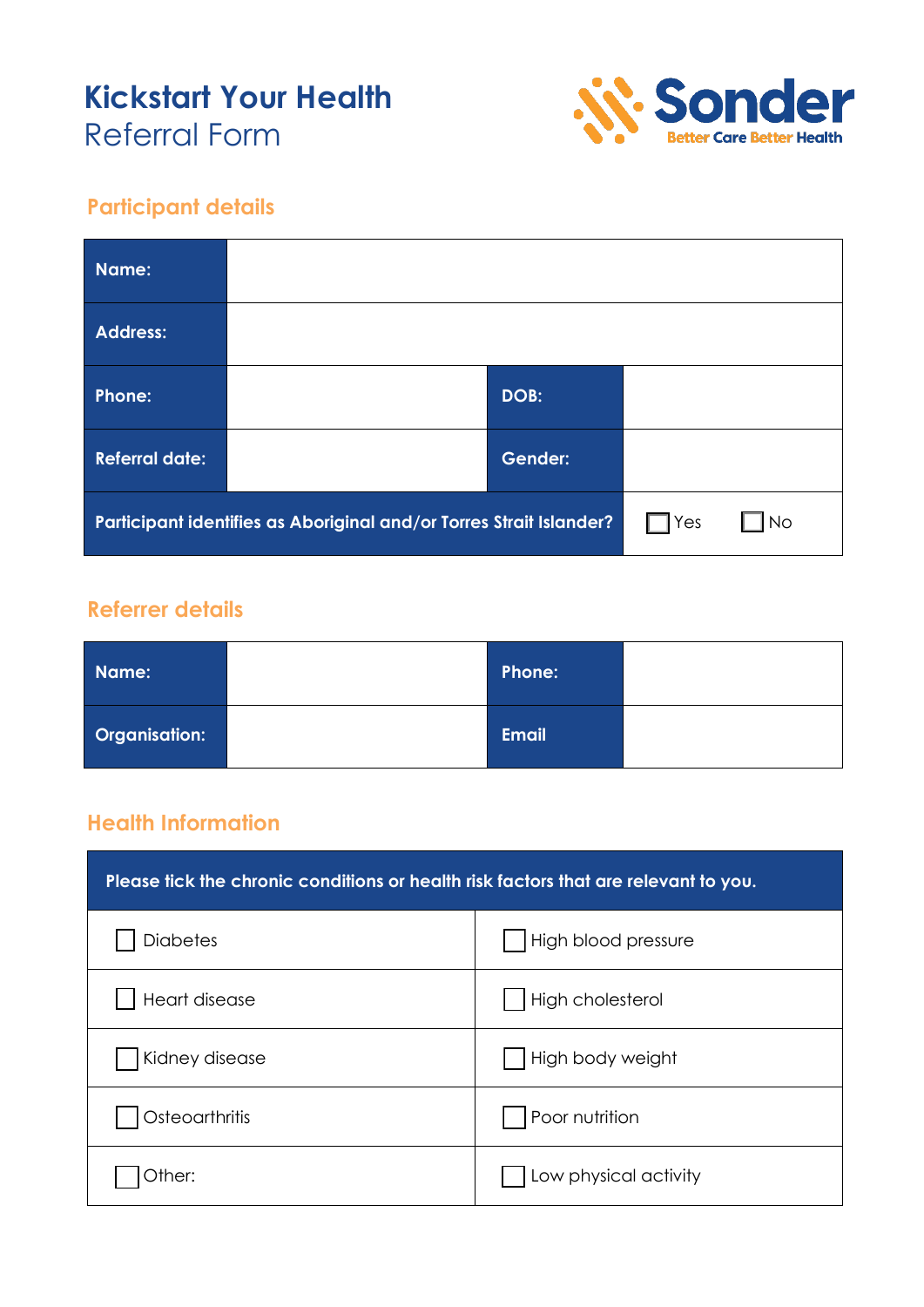| Please tick the following health care arrangement/s that are applicable to you. |                                                             |  |
|---------------------------------------------------------------------------------|-------------------------------------------------------------|--|
| <b>NDIS</b>                                                                     | Concession/Pension/Health Care Card                         |  |
| GP Management Plan                                                              | Home/Aged Care Package                                      |  |
| <b>T2DM Group Allied Health Services</b>                                        | Aboriginal and Torres Strait Islander<br>Health Check (715) |  |
|                                                                                 | Other:                                                      |  |

## **Pre-exercise screening**

| Has your medical practitioner ever told you that you have a heart<br>condition or have you ever suffered a stroke?                                                                                                           | $\Box$ Yes $\Box$ No     |  |
|------------------------------------------------------------------------------------------------------------------------------------------------------------------------------------------------------------------------------|--------------------------|--|
| Do you ever experience unexplained pains or discomfort in your chest<br>at rest or during physical activity/exercise?                                                                                                        | $\Box$ Yes $\Box$ No     |  |
| Do you ever feel faint, dizzy or lose balance during physical<br>activity/exercise?                                                                                                                                          | Yes  <br>– INo           |  |
| Have you had an asthma attack requiring immediate medical<br>attention at any time over the last 12 months?                                                                                                                  | Yes $\mathsf{I}$<br>1 No |  |
| If you have diabetes (type 1 or 2) have you had trouble controlling<br>your blood sugar (glucose) in the last 3 months?                                                                                                      | $\Box$ Yes $\Box$ No     |  |
| Do you have any other conditions that may require special<br>consideration for you to exercise?                                                                                                                              | $\exists$ Yes $\Box$ No  |  |
| If you answered YES to any of the 6 questions, you will be required to seek guidance from<br>an appropriate allied health or medical practitioner prior to undertaking exercise within<br>the Kickstart Your Health program. |                          |  |